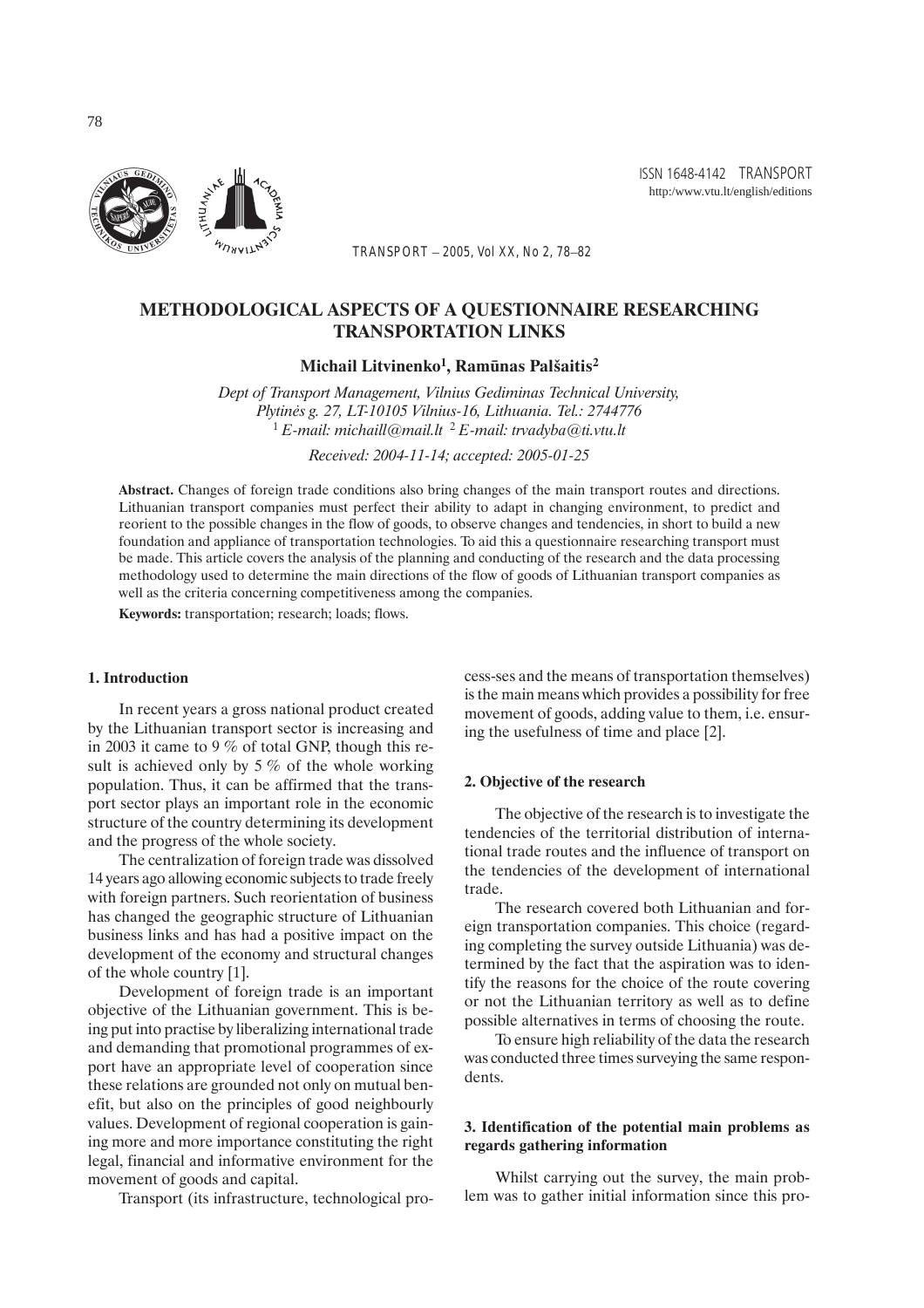cess requires a great deal of labour. Problems regarding gathering of reliable initial information are also faced when trying to define the goals of the reorganization and the development of the system of transportation service. While planning the research, questions arise in connection with the methodology of gathering the information, determining the extent of the research and the preliminary correction of possible mistakes arising in the course of processing and modelling of the data of the research.

In order to make the research cheaper and simpler it is possible to make use of report-statistic data of the appropriate departments. However, it is a problem as some information is confidential and not all the data gathered in departments are available to the general public (for example statistical data from the Statistics department). Furthermore, report-statistic data are not sufficient when analysing the configuration of transport channels, grounding territorial distribution of transport terminals and logistics centres, the selection of the structure of the transport park, its size and the like.

### 4. Methodology of the research organization

The problems indicated above can be solved by using natural data of transport research, which can be obtained making observations at the fixed points of the transport infrastructure and surveying the staff of transportation companies (heads of the companies, transportation managers and forwarding agents), as well as making a selective survey among the drivers of cargo-carrying means of transport in specific places of the transportation net.

It is a fact that it is the most appropriate to conduct transport research on those highways where traffic intensity amounts to 10.000 vehicles per 24 hours and above [3]. Whilst conducting the research, the main point to be taken into consideration is that even if the research is ideally organized there is no possibility to stop all the cargo-carrying cars passing-by and survey their drivers.

It is also advisable that several characteristics of the transport flow which increase the extent of the general set in several or tens of times should be determined [4]. For this reason in order to obtain the necessary information it is advisable that selective transport research should be made determining in advance the extent of the research and summing up the reliability of the data and possible mistakes.

During the research the emphasis was put on the determination of territorial distribution of routes of various types of cargo-carrying means of transport (ex.: tows with tilt semi-trailers, tows with isothermal semi-trailers and the like).

In the beginning of the research the structure of the loads and other characteristics were accepted and that in the net of highways *N-*cargo-carrying means of transport are moving. Let us admit that *p* is a part of cargo-carrying vehicles (tows with tilt semi-trailers) and *q* is the rest part of cargo-carrying vehicles. Previously it was mentioned that there is no real possibility to survey all the drivers of cargo-carrying vehicles and to determine precisely the meaning of *p* and *q* due to the extent of general set *N .*

Let us assume that we surveyed *n* drivers and established that  $p_0 = \frac{m}{n}$  is a part of cars with *A* characteristic in the flow of transport. Since  $p_0$  is a realization of a certain chance quantity, (range) of *p* reliability level can be determined only by using a theory of probability.

Summing up that the researchers working in the field of investigations of territorial distribution of transport bonds are most often satisfied when the results are reliable in 90–95 %, we accept this condition, therefore *p* value with 0,9 reliability is defined in the following way:

$$
p_0 - 1,64 \sqrt{\frac{(N-n)p \cdot q}{(N-1)n}} \le p \le p_0 +
$$
  

$$
1,64 \sqrt{\frac{(N-n)p \cdot q}{(N-1)n}}.
$$
 (1)

Since the values of *p* and  $q=1-p$  are not known exactly, the conclusions will fit if in formula (1) maximum values are inserted.

It is known that max  $p \cdot q = 0.25$ . Thus  $p + q = 1$ .

$$
p_0 - 1,64\sqrt{\frac{0,25(N-n)}{(N-1)n}} \le p \le p_0 +
$$
  

$$
1,64\sqrt{\frac{0,25(N-n)}{(N-1)n}},
$$
 (2)

$$
p_0 - 0.82 \sqrt{\frac{N-n}{(N-1)n}} \le p \le p_0 + 0.82 \sqrt{\frac{N-n}{(N-1)n}}. \quad (3)
$$

With the chance of 0,95 we will have accordingly:

$$
p_0 - 0.98\sqrt{\frac{N-n}{(N-1)n}} \le p \le p_0 + 0.98\sqrt{\frac{N-n}{(N-1)n}}.
$$
 (4)

Let us assume that

$$
\varepsilon = 0.82 \sqrt{\frac{N-n}{(N-1)n}}\,. \tag{5}
$$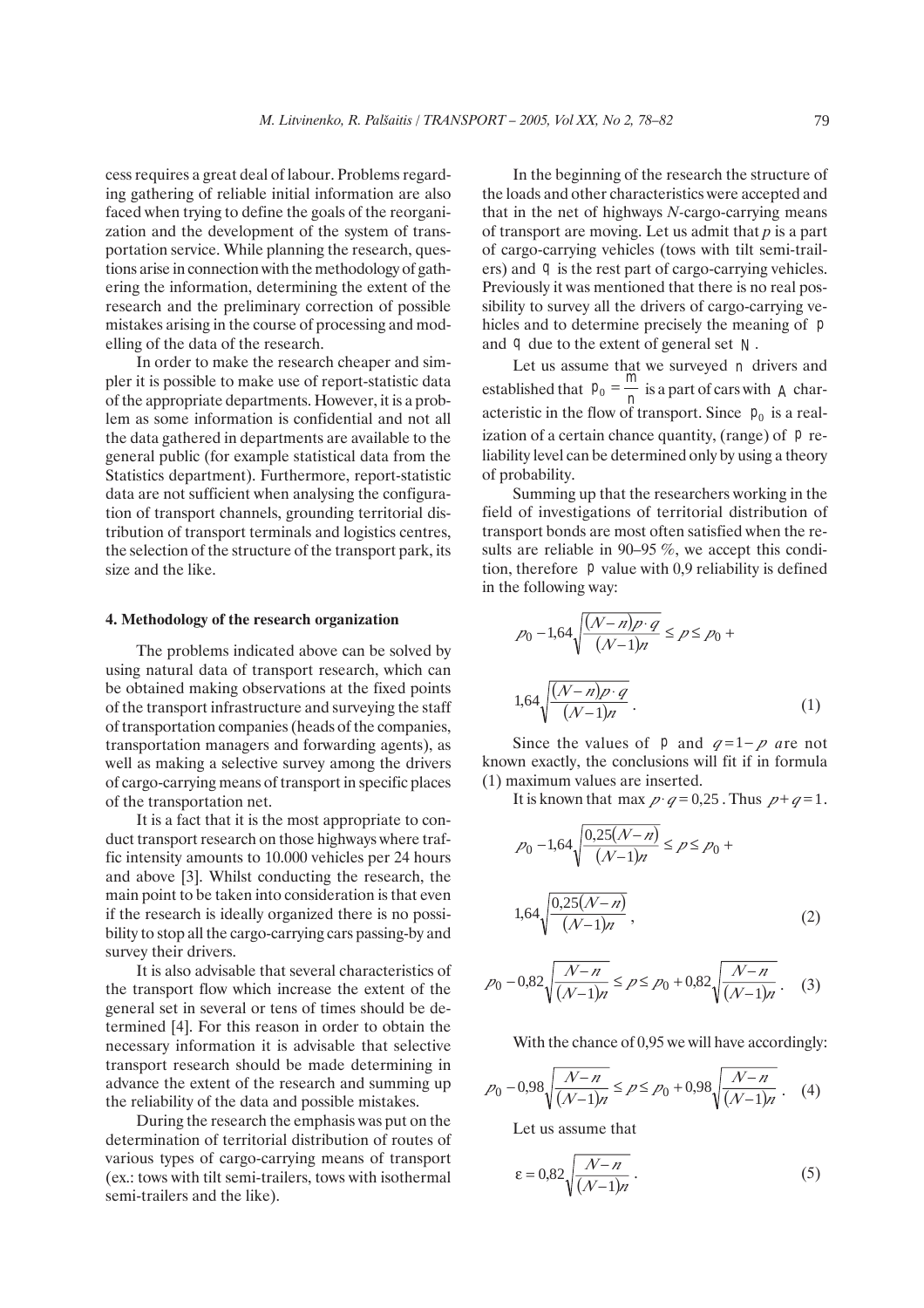*p* deviation from  $p_0$  is acceptable for us.

Then with the probability of 0,9 we can define the size of selective research in the following way:

$$
n = \frac{N}{1 - 1.4872 \varepsilon^2 (N - 1)}.
$$
\n(6)

By equation number 6 we can determine the number of the drivers to survey wishing to obtain the value *p* with an error of calculation ε and reliability level of 90 $\%$ .

Analogically making use of equation (4) we can define that:

$$
\varepsilon = 0.98 \sqrt{\frac{\mathcal{N} - n}{(\mathcal{N} - 1)n}},\tag{7}
$$

$$
n = \frac{N}{1 + 1,0412\varepsilon^2 (N - 1)}.
$$
 (8)

Using equation (8) we can define the number of the drivers to survey wishing to gain the value of *p* with an error of calculation ε and reliability level of 95 %.

In case the reliability level is chosen in advance, level ε decreases when the extent of the survey increases.

Long term experience of the research into transport flows has shown that transport flows constantly change; therefore, it is necessary to repeat the research since onetime research can produce incorrect results.

In this case:

$$
n = \frac{t^2 p(1-p)}{\varepsilon^2} K,\tag{9}
$$

$$
K = 1 + k_1 + k_2 + k_3 + k_4,
$$

where  $t$  – stands for the Student criterion;  $K$  – coefficient estimating inaccuracies and deviations due to making the data round  $(k_1)$ , unclear data  $(k_2)$ incomplete record  $(k_2)$ , and inaccurate answers  $(k_4)$ .

Science advises not to limit only on certain characteristics of one factor, but also to invoke a multiple analysis of the problem. Therefore, it is advisable that the volume of the selective transport research according to all the factors should be determined using formula (10).

$$
n \ge \frac{t^2 \left(\sum_{i}^{M} N_{k} \sigma_{k}^{2}\right)}{t^2 \sum N_{k} \sigma_{k} + \left(\sum_{i}^{M} N_{k} \epsilon_{i} \mu_{k}\right)^{2}} K
$$
\n(10)

where  $\varepsilon_r$  is a relative mistake of separate factors and

$$
\varepsilon_r = \frac{r\sigma}{\mu\sqrt{n}},
$$

where  $\mu_k$  – the arithmetic average of the factor of the whole general set.

When the necessary correctives and coefficients are inserted into these formulas, they can be applied not only for the research of routes of appropriate types of cargo-carrying vehicles, but also for the determination of business characteristics of transportation companies.

Whilst conducting the research we tried to define the markets where Lithuanian transportation companies operate and what companies buy services from them. Therefore, the respondents received a question helping to identify the main buyers of the services provided by Lithuanian transportation companies: *"Who are the main customers using the services you provide?"* In order to avoid possible variations of the same answer the respondents had to make a choice from some possible responses. The reply to this question consisted of two parts: the respondents had to mark appropriate providers of the services and to specify distribution in percentage (ex.: Lithuanian freight forwarding companies  $-36\%$ , companies of Western Europe including EU countries  $-45\%$  and freight forwarding companies from Eastern Europe (Russia, Byelorussia) –19 %).

In order to identify which criteria are followed to choose the delivery route for goods the respondents had to answer the following question: *"What criteria are followed in order to choose the route?"*. The criteria were estimated by importance (ex: safety factor - the most important and the days (weeks, months) during which the traffic of cargo-carrying vehicles was limited - the least important). This issue was more relevant surveying foreign companies because their replies will help to identify weak points in Lithuania as a transit country in specific fields of transportation service.

One of the objectives of the research was to establish clearly the main directions of the flow of goods and transit distribution. Since the services provided by Lithuanian transportation companies are used not only by Lithuanian, but also by foreign companies (transportation companies attend Lithuanian and foreign companies), therefore the question had several forms:

a) *"If transportation services provided by your company are used by companies of Western Europe, what are the predominant directions of the flows of loads*?"

b) "*If transportation services provided by your company are used by companies of Eastern Europe, what are the predominant directions of the flows of loads*?"

c) "*If transportation services provided by your company are used by Lithuanian companies, what are*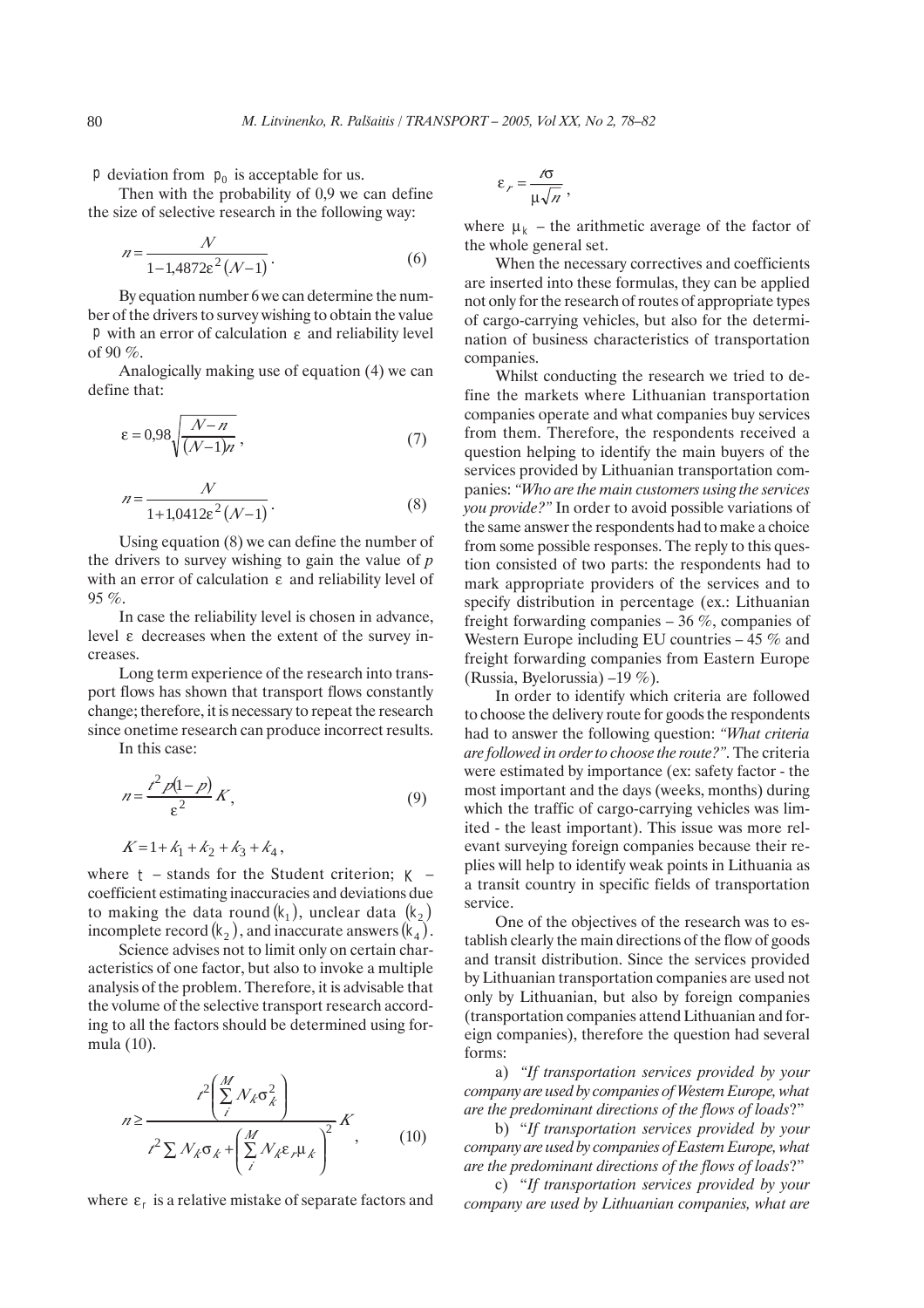#### *the predominant directions of the flows of loads*?"

In order to try to avoid essential inaccuracies and possible interpretations in the answers the respondents received some variants of possible responses. The answer to this question consisted of three parts: respondents had to mark the main direction of the flow of loads, to specify in percentage and enumerate the countries (ex.: *Direction:* Scandinavian countries - Eastern Europe, 12 % Finland, Byelorussia; *Direction:* Lithuania - Western Europe, 86 % Lithuania, Germany, France; *Direction:* Lithuania - Scandinavian countries, 2 % Lithuania, Sweden).

One of the main questions was *"What in your opinion induces foreign companies to choose the services provided by Lithuanian companies?".* The essence of this question was to identify competitive advantages of Lithuanian transportation companies (the quality of services, the price of the service and the like). This was to be specified by transportation companies themselves. Before giving an answer to this question, the respondents had first of all to look critically at the activities their companies were engaged in and only after that to pick out what in their opinion would be the most attractive about their activities to foreign partners .The results of this research will help to evaluate market sectors attended by the main Lithuanian and foreign transportation companies, routes, distribution to individual countries, the change in the tendencies of the flows of loads, and etc.

After completing the research and applying the formulas  $(1)$ – $(10)$ , it has become possible to calculate the distribution of flows of individual types of cargo-carrying means of transport and the like.

### 5. Analysis of the research data and the identification of the most frequent mistakes

Drawing on many years of experience of transportation research it can be affirmed that in order to conduct the research it is essential to be well prepared in reference to the preparation of the questionnaire and appropriate processing of the results.

In the beginning of the research it is necessary, first of all, to select respondents (according to the criteria characteristic to an individual case), to select the place for the research and to calculate the extent of the research for an individual place.

After the necessary data is gathered, it must be processed. However, the analysis of the research data and execution procedures showed that in most cases certain difficulties arise, to be more precise – the same mistakes are encountered in almost every research, i.e. rounding the data up or down, unclear records, an incomplete record and inaccurate answers [4].

*Rounding up or down of the data*. Tendencies to

round the data up or down are noticed in responses to the following questions: "What is the volume of the load", "Distance of transportation" and "Quantity of the loads carried". These mistakes are unavoidable since respondents are often not ready; therefore, the figures given are a rough estimate. A proportion of the mistakes made during data processing is avoided by virtue of comparative analysis; however, inaccurate answers are common in 5–10 % of the questionnaires.

*Unclear records*. Unclear records occur when the survey is carried out on the road, the respondent's writing is hardly legible and abbreviations are used. Such mistakes are common in 0,5–10 % of the questionnaires.

*Incomplete record.* This mistake is usually made when a questionnaire survey of freight shippers and consignees are organized by post or e-mail. Only 30– 40 % of respondents fill in the questionnaire immediately on its receipt; therefore, it must be repeated again and again.

*Inaccurate answers*. Answers to the questions are subjective and are often inaccurate. The longer the period of the research, the more incorrect answers. The same applies to the distance of transport and defining territorial distribution of points where goods are loaded and unloaded. Incorrect answers constitute 5–10 % of all the volume of the research.

By virtue of the research it was established that good preparation for transport investigations and blow-by-blow determination of the volume of research diminish the volume, duration and expense of the research to the minimum extent.

# 6. Conclusions

1. Market globalisation and increasing volumes of international trade are constantly raising demands for international business transportation services.

2. Endeavouring to identify road transport characteristics of transitional distribution, natural research into transportation flows must be executed.

3. It was established that whilst conducting the research into the flow of transport, problems naturally arise in connection with the choice of methodology regarding gathering of the information, determining of the extent of the research, preliminary correction of mistakes arising in the course of processing and modelling of the data of the research.

4. Summing up all possible variants and using the experience of Lithuanian as well as foreign experts, a questionnaire survey method was chosen for the research.

5. All the data gathered during the research enabled to identify the main directions of flows of